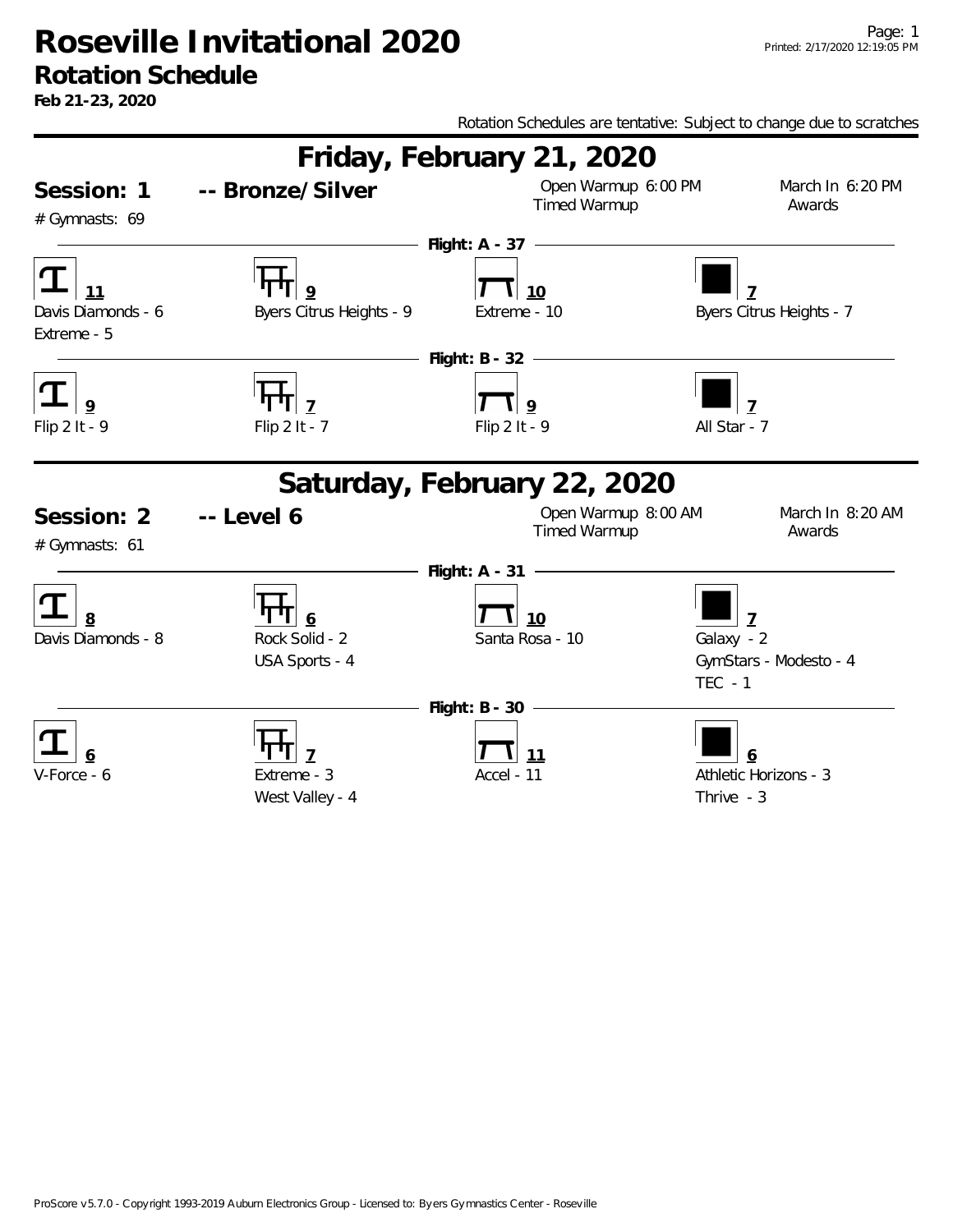#### **Rotation Schedule**

**Feb 21-23, 2020**

Rotation Schedules are tentative: Subject to change due to scratches



V-Force - 3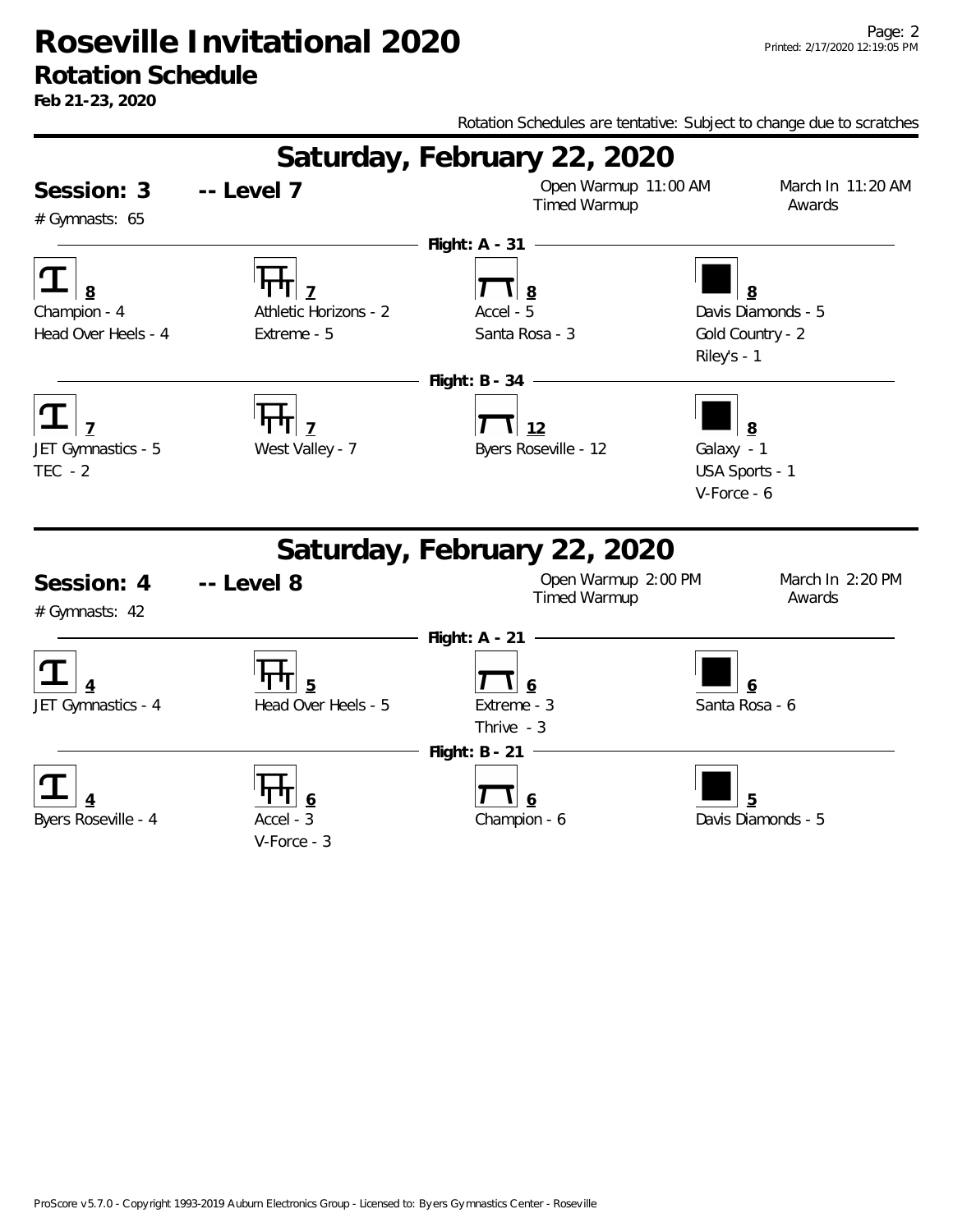**Feb 21-23, 2020**

Rotation Schedules are tentative: Subject to change due to scratches Session: 5 **Saturday, February 22, 2020 Session: Level 9/10** Open Warmup 5:00 PM March In 5:20 PM **--** # Gymnasts: 55 Timed Warmup **Awards 4 5 10 6 Flight: A - 25**  V-Force - 4 Head Over Heels - 4 Accel - 10 GymStars - Modesto - 1 Santa Rosa - 1 **Head Over Heels - 5 11 10 3 6 Flight: B - 30**  Byers Roseville - 11 Byers Roseville - 10 Champion - 3 JET Gymnastics - 5 Thrive - 1 Session: 6 **Sunday, February 23, 2020 Seart Open Warmup 8:00 AM March In 8:15 AM March In 8:15 AM** # Gymnasts: 66 **Timed Warmup -- 9 9 8 9 Flight: A - 35**  V-Force - 9 All Star - 7 All Star - 8 V-Force - 9  $TFC - 2$ **7 7 8 9 Flight: B - 31**  Backus - 7 Extreme - 7 Impact Sports - 5 Extreme - 9 USA Sports - 3 Session: 7 **Sunday, February 23, 2020 Seart Open Warmup 10:45 AM March In 11:00 AM March In 11:00 AM** # Gymnasts: 65 **Timed Warmup -- 9 7 6 10 Flight: A - 32**  Champion - 4 Davis Diamonds - 6 WCOGA - 6 TEC - 10 USA Sports - 5 Rock Solid - 1 **7 11 9 6 Flight: B - 33**  V-Force - 7 Impact Sports - 11 Backus - 9 V-Force - 6